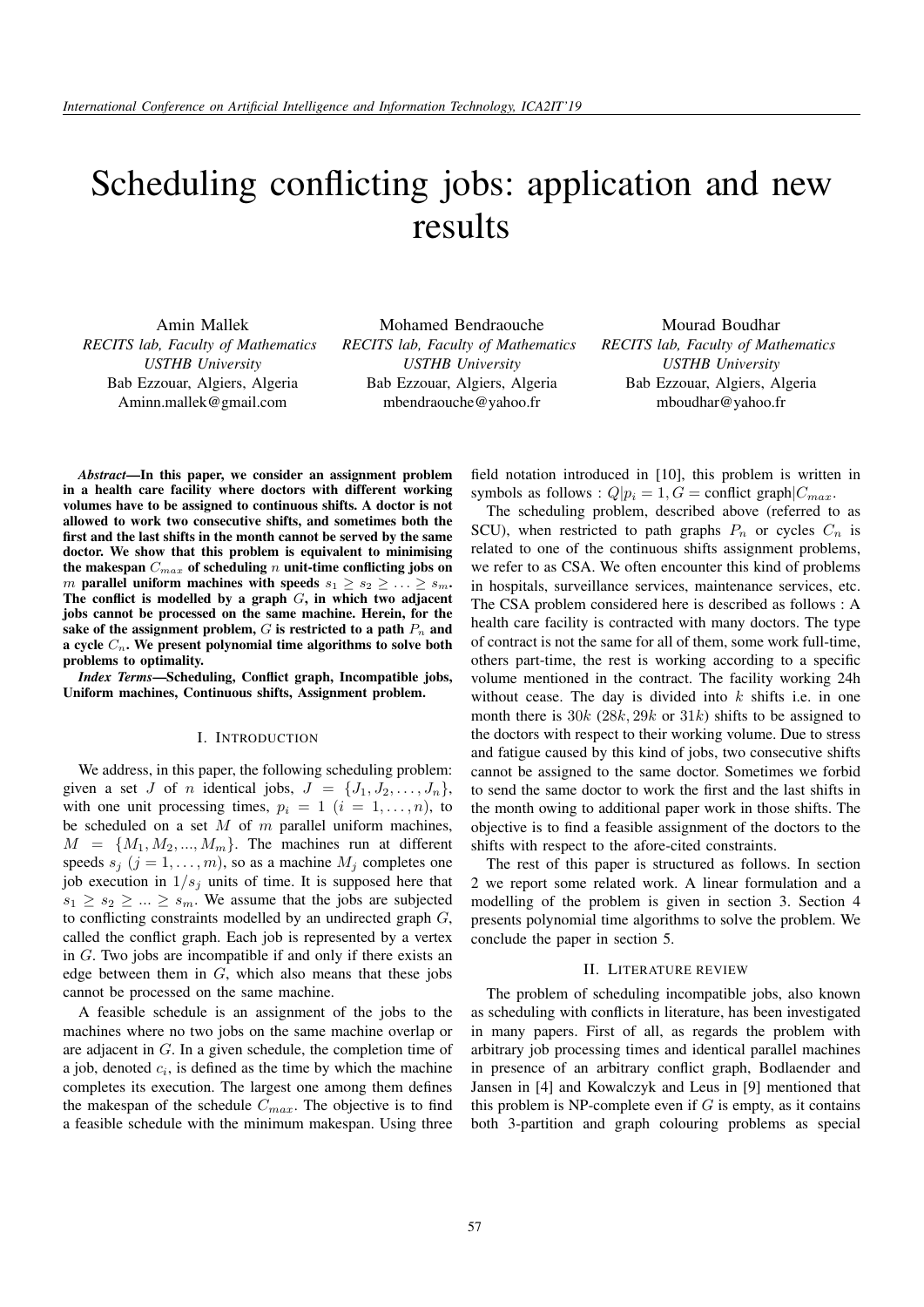cases, which makes it even hard to approximate. Bodlaender and Jansen presented in [4] several heuristic approaches according to the class of  $G$ , whereas, Kowalczyk and Leus introduced in [9] an exact algorithm to solve the problem in general. Furthermore, Bodlaender and Jansen. proved in [2] that this problem remains NP-complete even if all the jobs have one unit processing times by making reduction from the problem of partitioning a graph into bounded independent sets introduced by themselves in [3]. Concerning parallel uniform machines, Dessouky et al. proved in [5] that the problem of scheduling identical jobs on parallel uniform machines is solvable in polynomial time when the conflict graph is empty. Based on the work of Bodlaender and Jansen in [2] [3], Furmanczyk and Kubale proved in [6] that the scheduling problem  $Q4|p_i = 1, G =$  Bipartite  $|C_{max}|$  is NP-hard. The same authors, relying on their work in [8], proved in [7] the NP-hardness of the problem  $Q3|p_i = 1, G = \text{Cubic}|C_{max}$ when G is 3-chromatic. They also gave an  $O(n^2)$  time algorithm to solve the same problem when  $G$  is 2-chromatic. The problems of personnel assignment to work shifts have been widely investigated due to their large practical importance. Here, we are only interested in scheduling problems and related works.

## III. FORMULATION AND MODELLING

## *A. Linear formulation of CSA*

 $\overline{\phantom{a}}$  $\overline{\phantom{a}}$  $\overline{\phantom{a}}$  $\overline{\phantom{a}}$  $\overline{\phantom{a}}$ I  $\overline{\phantom{a}}$ 

 $\overline{\phantom{a}}$  $\overline{\phantom{a}}$  $\overline{\phantom{a}}$  $\overline{\phantom{a}}$  $\overline{\phantom{a}}$  $\overline{\phantom{a}}$ 

We provide here an integer linear programming formulation  $(P)$  for the problem.

 $(P)$  is formulated as follows. For every shift i and doctor j a binary variable  $x_{ij}$  equals 1 if i is assigned to j and 0 otherwise. For each doctor  $j$ , we denote his working volume by  $v_i$ . The CSA model can be structured as follows :

$$
Find solution to \t(1)
$$

$$
\sum_{j=1}^{m} x_{ij} = 1 \qquad \forall i = \overline{1, n} \tag{2}
$$

$$
(P) \begin{array}{|l} x_{ij} + x_{(i+1)j} \le 1 & \forall i = \overline{1, n-1}; \ \forall j = \overline{1, m} \end{array} (3)
$$

$$
\sum_{i=1}^{n} x_{ij} = v_j \qquad \forall j = \overline{1, m} \tag{4}
$$

$$
x_{ij} \in \{0, 1\} \qquad \forall i = \overline{1, n}; \ \forall j = \overline{1, m} \qquad (5)
$$

The objective is to obtain a feasible assignment. Constraints (2) assure that each shift is assigned to exactly one doctor. The conflict is modelled by inequalities (3) as they force consecutive shifts to be taken by different doctors. Inequalities (4) ensure that for each doctor the amount of assigned shifts is equal to his working volume. The condition on variables  $x_{ij}$  is given in (5).

If the first and the last shifts cannot be served by the same doctor we add, to the model, the following constraints :

$$
x_{1j} + x_{nj} \le 1, \forall j = 1, m
$$

#### *B. Modelling*

In this section we show how CSA can be modelled as SCU restricted to paths and cycles. Solving these two cases of SCU will allow us to solve CSA in the same way.

Each shift is considered as a job. A doctor is represented by a machine, where the work volume is designated as its speed. For a path graph  $P_n$ , two consecutive jobs cannot be processed by the same machine which means, in CSA, that two consecutive shifts cannot be assigned to the same doctor. For a cycle  $C_n$ , we can solve the extension to the main problem where the first shift and the last one cannot be assigned to the same doctor. Minimising the makespan,  $C_{max}$ , of SCU is equivalent to finding a feasible assignment to the continuous shifts assignment problem. Note that the number of shifts to be worked by each doctor is determined according to his work volume and set as a machine's speed. Consequently, 1 is a lower bound to  $C_{max}$ .

#### IV. RESOLUTION

We investigate here the complexity of our scheduling problem when the conflict graph is restricted to paths and cycles. In this section, we prove that these two problems are efficiently solvable in polynomial time. In what follows, for convenience we will refer to the jobs numbered odd (respectively even) as odd jobs (respectively even jobs).

#### *A. Basic result*

 $(P1)$ 

 $\overline{\phantom{a}}$  $\overline{\phantom{a}}$  $\overline{\phantom{a}}$  $\overline{\phantom{a}}$  $\overline{\phantom{a}}$  $\overline{\phantom{a}}$  $\overline{\phantom{a}}$  $\overline{\phantom{a}}$  $\overline{\phantom{a}}$ 

 $\overline{\phantom{a}}$  $\overline{\phantom{a}}$  $\overline{\phantom{a}}$  $\overline{\phantom{a}}$  $\overline{\phantom{a}}$  $\overline{\phantom{a}}$  $\overline{\phantom{a}}$ 

We first state one of the basic results as regards scheduling problems on parallel uniform machines, that is when the conflict graph is empty (the vertices form an independent set). Two different methods have been presented in [5] to solve this problem in polynomial time, namely in  $O(n+m)$  log m) time or in  $O(n \log m)$  time. The  $O(n + m \log m)$  time method is summarised in Algorithm 1.

First, consider the following linear formulation :

Minimise 
$$
C_{max}
$$
 (1)  
Subject to

$$
\sum_{j=1}^{m} x_j = n \tag{2}
$$

$$
x_j/s_j \le C_{max} \quad \forall j = \overline{1, m} \quad (3)
$$

$$
C_{max} \ge 0 \tag{4}
$$

$$
x_j \in \{0, 1\} \qquad \forall j = \overline{1, m} \quad (5)
$$

The decision variable  $x_i$  denotes the number of jobs to be assigned to machine  $M_j$   $(j = 1, \ldots, m)$ .

A priority queue is a data structure for a set of  $n$  ordered elements, in which inserting or deleting an element takes  $O(\log n)$  time [1]. Also, note that a queue of n elements can be ordered in  $O(n \log n)$  time.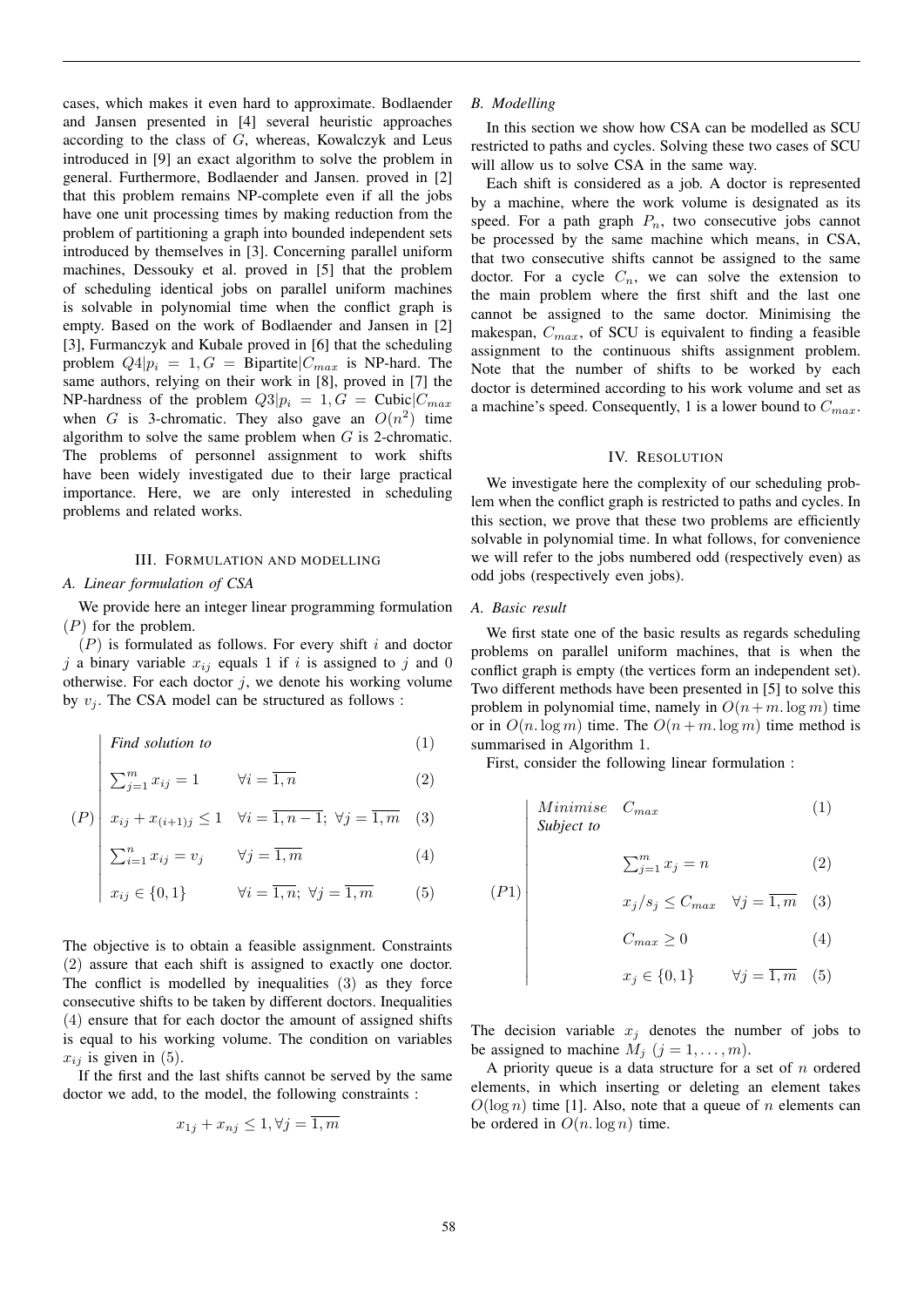## Algorithm 1: Scheduling independent jobs

**Data:**  $n$  unit-time jobs,  $m$  uniform machines. Result: Optimal schedule.

- 1 Solve the linear programming relaxation of (P1);
- 2 Assign  $|x_i|$  jobs to  $M_i$   $(j = 1, \ldots, m);$
- 3 Let  $r = n \sum_{j=1}^{m} \lfloor x_j \rfloor$  be the number of unscheduled jobs;
- 4 If  $r > 0$ , initialise a priority queue of the m current machines completion times, send each of the  $r$  jobs to the machine with the earliest completion time in the queue; then update the queue according to the new machine's completion time.

## *B. Path graphs*

In what follows, we present a polynomial time algorithm to solve SCU restricted to paths (Algorithm 2). Then, we show why the produced schedule is optimal.

| Algorithm 2: $Q p_i = 1, G = Path C_{max} $ |                                                                     |
|---------------------------------------------|---------------------------------------------------------------------|
|                                             | <b>Data:</b> <i>n</i> conflicting jobs modelled by a path, <i>m</i> |
|                                             | uniform machines $(m \ge 2)$ .                                      |
|                                             | Result: Optimal schedule.                                           |
|                                             | 1 Label the jobs (vertices) in the path increasingly from           |
|                                             | 1 to $n$ ;                                                          |
|                                             | 2 Compute through Algorithm 1 (regardless of conflict)              |
|                                             | the number of jobs $n_i$ to be sent to machine $M_i$ ;              |
|                                             | 3 if $m=2$ then                                                     |
| 4                                           | Assign to $M_1$ (respectively $M_2$ ) all the odd jobs              |
|                                             | (respectively all the even jobs);                                   |
|                                             | 5 else                                                              |
| 6                                           | if $n_1 > \lceil \frac{n}{2} \rceil$ then                           |
| 7                                           | Assign to $M_1$ all the odd jobs;                                   |
| 8                                           | Apply Algorithm 1 to schedule the even jobs                         |
|                                             | on $M - M_1$ ;                                                      |
| 9                                           | else                                                                |
| 10                                          | Apply <i>Algorithm 1</i> to determine $n_i$ the                     |
|                                             | number of jobs to be assigned to $M_i$ ;                            |
| 11                                          | Assign $n_j$ jobs to $M_j$ , starting with the odd                  |
|                                             | jobs first then the even ones.                                      |
|                                             |                                                                     |

**Theorem 1.** *The scheduling problem*  $Q|p_i = 1, G =$ *Path* $|C_{max}$  *can be solved in*  $O(n + m \log m)$  *time using Algorithm 2.*

*Proof.* We first label the jobs in the path increasingly from 1 to  $n$  as follows:



It is so obvious that the number of odd jobs is greater than or equal to the number of even ones. It is also clear that no machine can receive more than  $\lceil n/2 \rceil$  jobs, which is the size

of the maximum independent set in  $P_n$  (also the number of odd jobs).

In case  $m = 2$ , the optimal solution can be found by assigning the jobs numbered odd to the fastest machine and the even ones to the other machine.

For  $m \geq 3$ : using *Algorithm 1*, we determine the number of jobs  $n_j$ , to be assigned to  $M_j$   $(j = 1, \ldots, m)$ , regardless of the conflict constraints. Due to the machines speed we get:  $n_1 \geq \ldots \geq n_m$ .

Now, we have to prove that there is a way to schedule the jobs with respect to  $n_j$   $(j = 1, \ldots, m)$  without having two conflicting jobs on the same machine, otherwise, any change we make keeps the schedule optimal. To do so we distinguish two cases :

- 1)  $n_1 > [n/2]$  : we stated above that no machine can receive more than  $\lceil n/2 \rceil$  jobs. Hence, in this case we assign to  $M_1$  all the odd jobs, then we schedule the even ones on the remaining machines,  $M - M_1$ , using *Algorithm 1*.
- 2)  $n_1 \leq \lfloor n/2 \rfloor$  : Starting from the fastest machine  $M_1$ to the slowest one  $M_m$ , we schedule increasingly the odd jobs first, then the even ones right after. Let  $M_k$ ,  $1 \leq k \leq m$ , be the machine that contains both odd and even jobs, if the case exists. These jobs are compatible if and only if for any two jobs s and t in  $M_k$  we have  $|s - t| > 2$ , which also can be viewed as the distance between them in the path.

Let  $\alpha$  denote the number of odd jobs in  $M_k$ , let r be the first odd job scheduled on  $M_k$ ,  $r \geq 2n_{k-1} + 1$ . Figure 1 depicts how the jobs are ordered in machines.



Fig. 1. The order of the jobs in the machines.

To make sure that all the jobs in  $M_k$  are compatible, we have to check that the distance between the closest odd job and even job (scheduled on  $M_k$ ) is greater than or equals 2.

 $2(n_k - \alpha)$  and r are the closest ones (see Figure 2), the order comes from the fact that  $r \ge 2n_k + 1 \ge 2(n_k - \alpha)$ (note that  $n_{k-1} \geq n_k$ ).

In the following, the result of subtracting  $2(n_k-\alpha)$  from